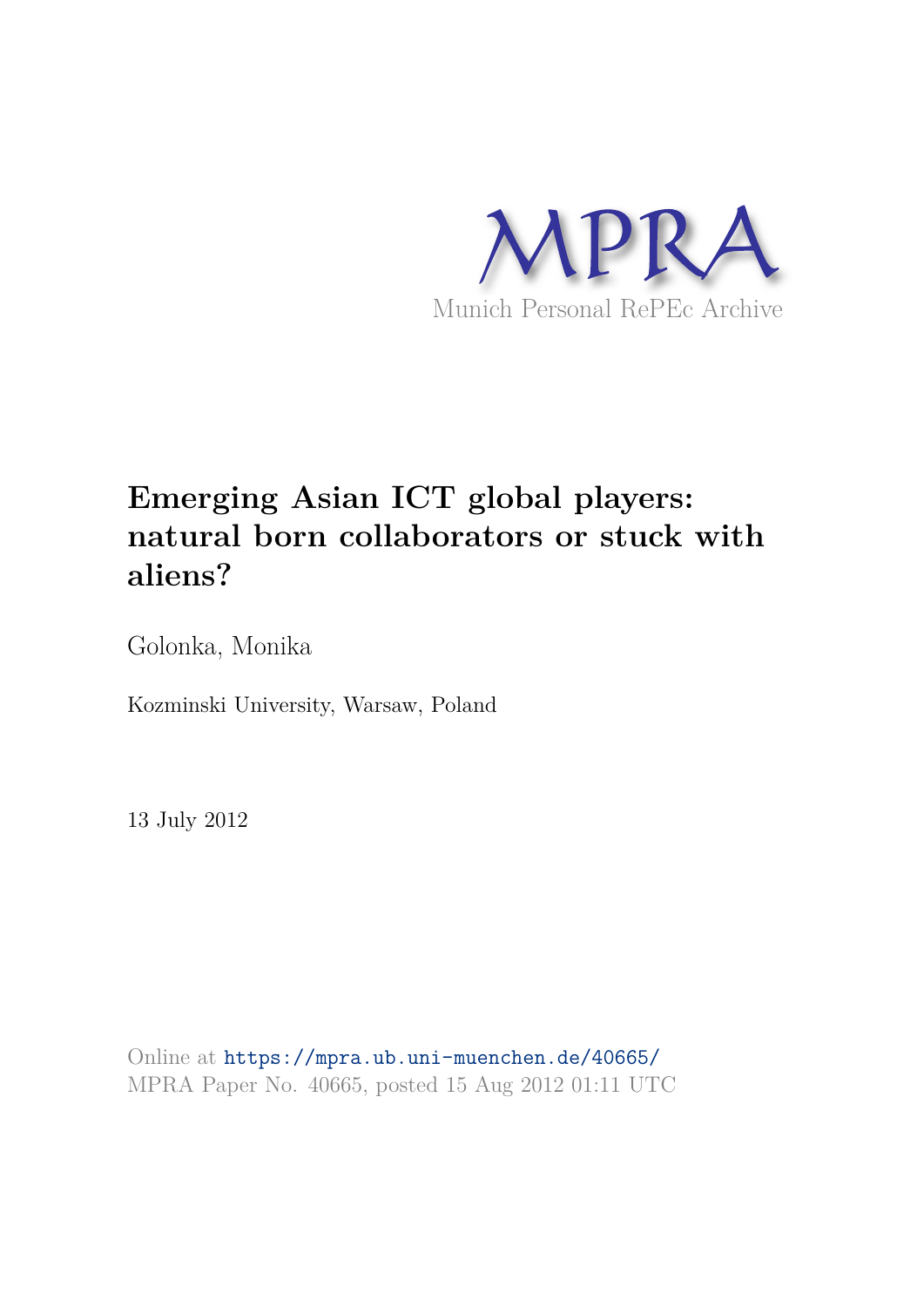## Emerging Asian ICT Global Players: Natural Born Collaborators or Stuck With Aliens?

Monika Golonka

Department of Management, Kozminski Business School, Warsaw, Poland monikagolonka@kozminski.edu.pl

## **Abstract**

Researchers studying firm's strategy have begun to recognize the role of alliances, alliances portfolio and alliances networks in access to the partners resources and it's impact on a firms' performance, industry competition dynamics, and industry structure. Nevertheless, most studies have focused on firms' alliance portfolios analysis based on single country only, mainly US Banking or Software Industry. The real "explosion" of alliances is the phenomena clearly observed in a global ICT Industry. ICT Industry is the one of the fastest-growing Industries directly shaping global communication and leading changes in many other market sectors. In this undoubtedly pioneering domain of changes caused by digital convergence, convergence of products and services we can observe an extreme growth of meaning of interfirm cooperation - alliances, alliance portfolios and alliance networks, as well as mergers and acquisitions. On the example of 30 leading global ICT giants and 10,247 alliances in their alliance portfolios, this study empirically tested and supported hypothesis that ICT firms from more "collective" cultures, or cultures characterized by "relational mindset" are more willing to cooperate with culturally diverse partners, forming multiple weak alliances (exploration alliances) then firms from individualistic cultures. The question appears that are they "natural born" collaborators or they stuck with existing Western giants on the global market? Quantitative analysis results have been illustrated by two examples of firms' alliance portfolios: one from China and one from France.

## **Introduction**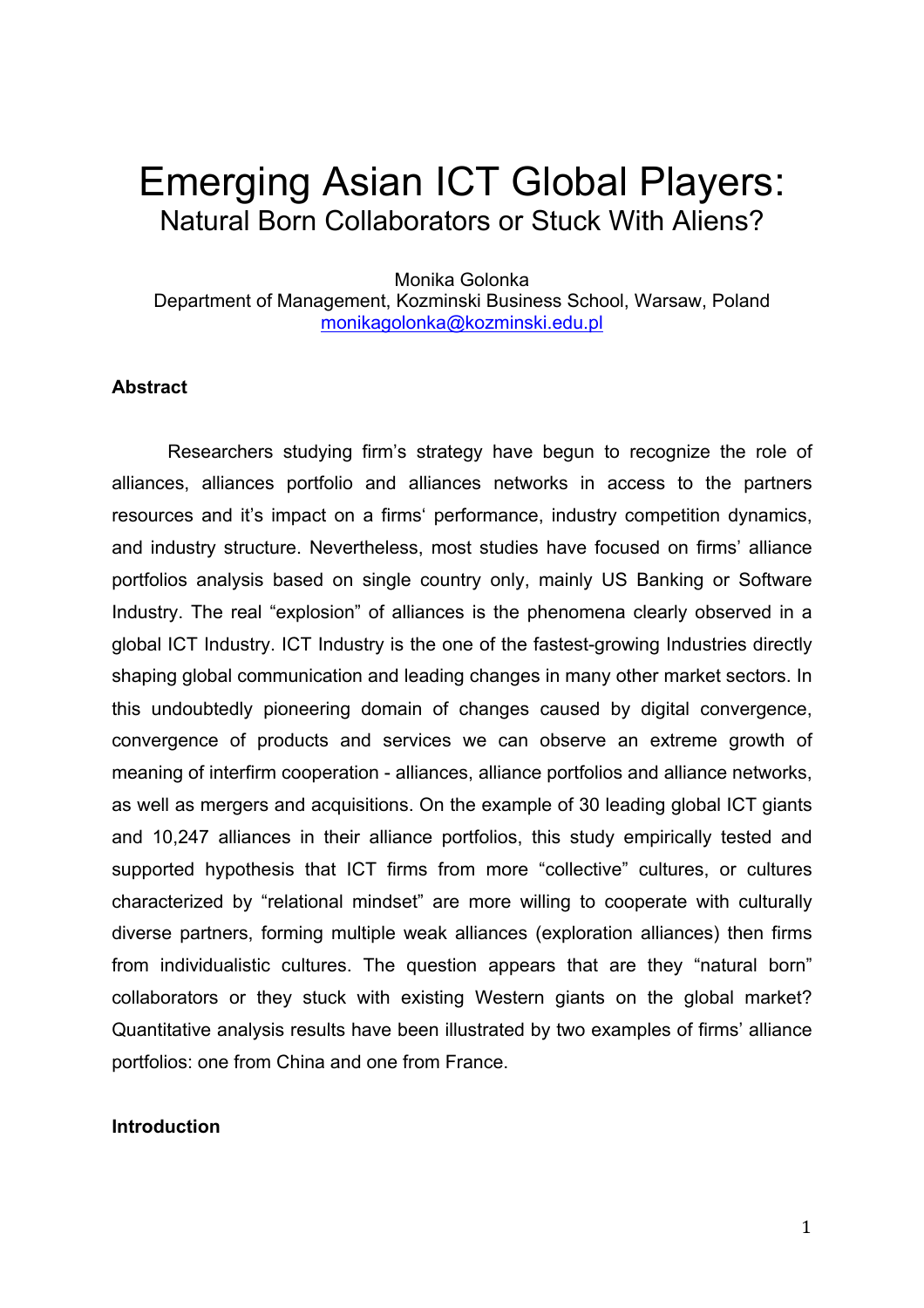The main objective of this study is to answer the questions: are global ICT players from cultures characterized by high level of collectivism (Hofstede 2005) and "relational perspective" (Chen and Miller, 2011) – e.g. emerging economies like China and India, more open for collaboration with partners from different cultures then firms from individualistic cultures - "Western" (Gupta, 2009, Chen and Miller, 2010)? or "transactional perspective"? And what kind of alliances they tend to form?

Current study may help explain how leading global ICT firms create their alliance portfolio<sup>\*</sup>. The observations may provide deeper understanding of paths of global development likewise the future market leaders from collective, emerging Asian countries, primarily China and India.

An exploration alliance strategy, based on weak ties (Contractor and Lorange, 1988, Lavie, 2006), in a global ICT Industry has been increasingly important and effective for the last 10 years (Golonka, 2011). In the ICT Industry firms are being forced to quickly acquire complementary resources, to test new options, strategies scenarios, products, services or solutions as well as business models. As time to market has become a crucial success factor there is no enough time for forming costly, strong alliances, with fixed scope, duration and cost. During the last 10 years (2000-2009), 30 leading global ICT firms have established over 2000 new alliances, which is approximately 34 percent of the increase to the current number - over 10 000 ties. More then 70 percent of ties are exploration (weak) alliances. In the analyzed sample an average number of weak ties has increased of 55 percent, while number of strong (exploitation) ties has increased only of 0,56 percent.

One of the most interesting phenomena at present is alliance strategy of global players from emerging economies (BRIC- Brazil, Russia, India, China). It has become extremely important in the context of emerged global ICT giants from China and India. Strong evidence exists that informal institutions such as cultural factors influence firm level characteristics such as firm's organizational culture, intraorganizational processes, strategy and performance. Culture has been seen as a one of the most significant barrier in mergers and acquisitions, alliances, organizational change. National culture that shaping firm's organizational model can

<sup>\*</sup> By alliance I mean all cooperative agreements or in other words, interfirm ties. Alliance portfolio is an ego-centric network, where the focal firm (ego) creates ties with its partners (allies).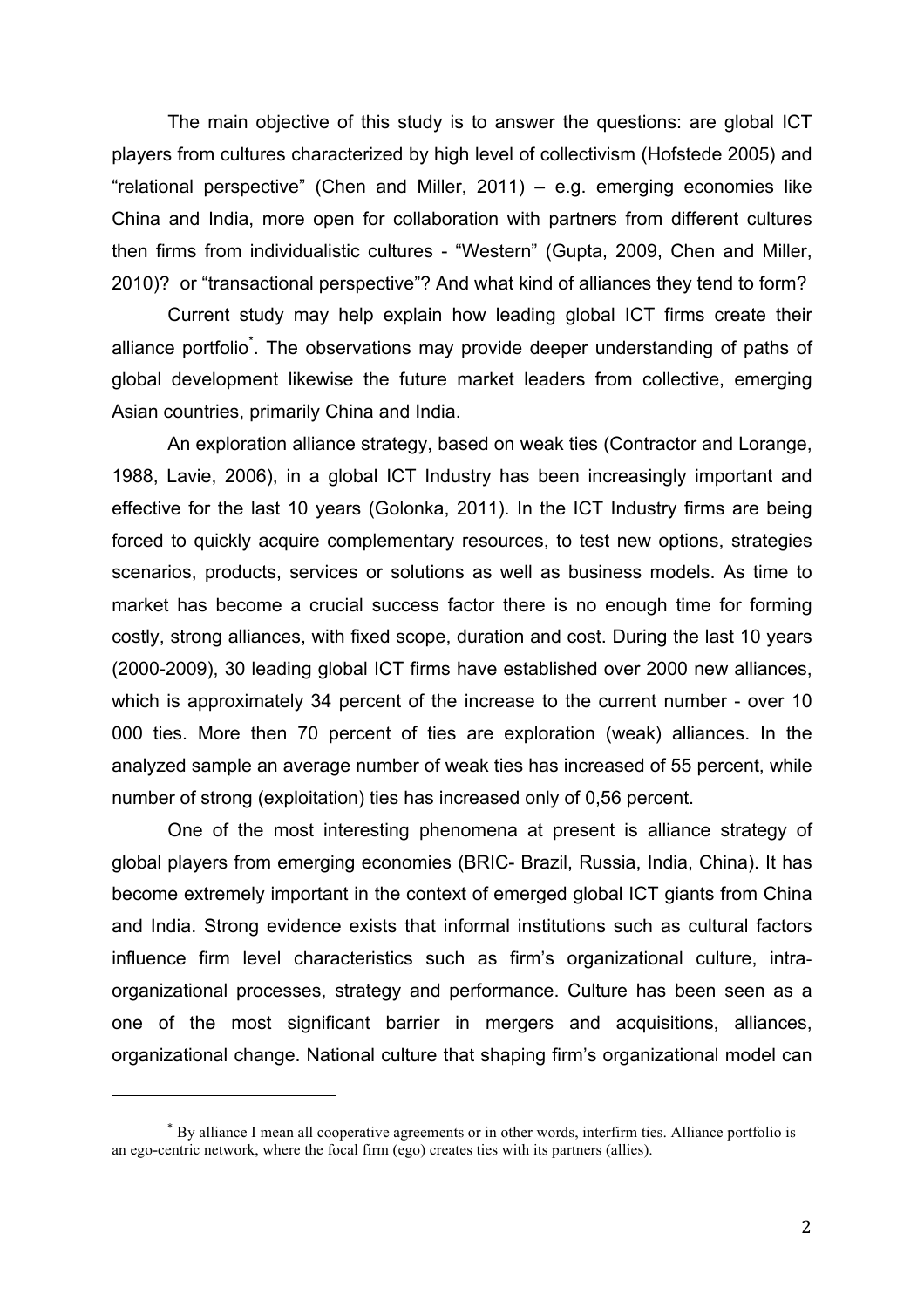also influence the interfirm relationships and firm's alliance strategy. Some researchers argue that "Eastern, relational mindset" affects organization, leadership and strategy (Cheng, Miller, 2010, 2011), thus creating relationships, competing and cooperating shall be affected by cultural factors. Explaining such phenomena can provide understanding of ways of alliance creating and managing by global players from different cultures.

In fact, although there has been considerable theoretical discussion on cultural factors and numerous implications for strategy, leadership and organization, there is little empirical evidence to date. There are still several gaps, theoretical and empirical, in this research area.

Based on quantitative analysis of ICT global players alliance portfolios (10,247 alliances and 7,258 unique allies), this research show two different ways of alliance portfolio creation.

The findings contribute to the understanding of differences in collaborative strategies of global firms originated from different cultures – Western: more individualistic and Eastern: collective. This study provides several theoretical and practical implications for researchers and managers even though it doesn't provide complete explanation of presented phenomena. I believe that the analysis begins to offer an explanation for cultural factors impact on firm's alliance portfolio strategy. Future research, based on both quantitative and qualitative research methods should provide explanation of the phenomena in a greater depth.

The paper is structured as follows. First, I explain the context of emergence of global ICT giants in terms of competitive and cooperative strategies - such as alliances, alliance portfolios and networks - as well as informal institutions: cultural factors. Second, the hypotheses based on the literature analysis have been provided. Third, I provide a description of method used in quantitative part of a research and results of analysis. Then, the illustration of the results has been presented; the description of two opposite cases in term of culture of origin – global ICT companies; one from China and one from France.

#### **Discussion and hypothesis**

Currently, particularly in global Industries as ICT Industry, alliances, alliances' groups and networks are seen as the one of the most effective methods to acquire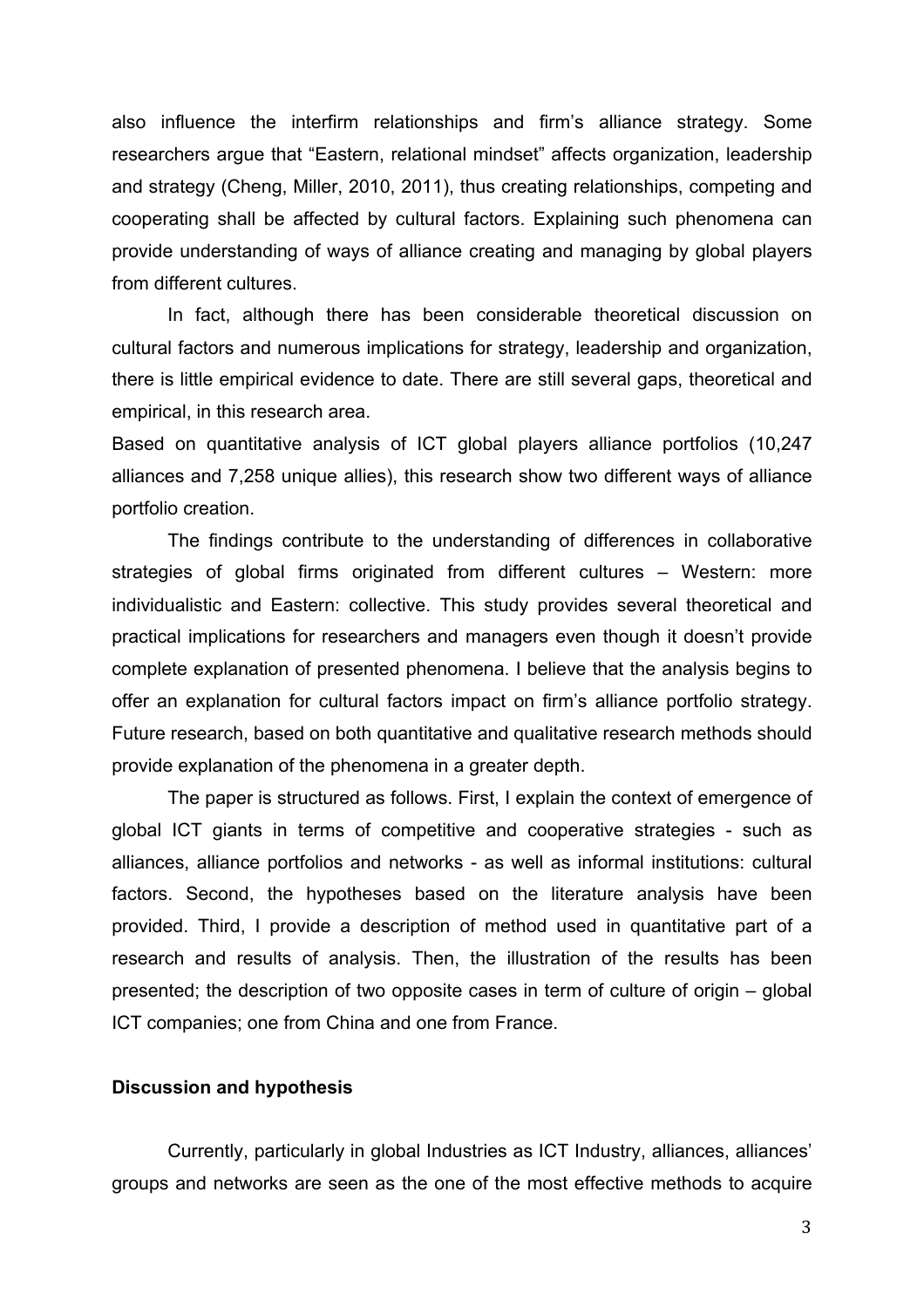necessary resources, including knowledge, abilities, and also relationships with business partners and customers (Dyer and Singh, 1998, Gulati, 2007). The emergence of multinational ICT giants from emerging markets and establishing their competitive advantage worldwide is associated with forming alliances with partners and potential competitors (Low, 2007, Yanqing, 2007).

One of the major factors that affect firm's corporate culture, strategy, processes and performance is national culture. Culture is generally understood to serve two critical functions: external adaptation and internal integration (Schneider, 1989). Strong evidence exists in the literature on the influence of national culture on firms' strategic choices (Kogut and Singh, 1988), internal processes and decisions (Rugman and Collinson, 2009), or organizations' members' values (Chang, Wong, Koh, 2003, Ralston, Holt, Kai-Cheng, 1997), as well as interfirm cooperation (Child and Faulkner, 1998, Lee, Li, Shenkar, 2008) and firm's performance (Ghamewat, 2001, Versakelis, Kessapidou, 2002). Corporate culture do not depend on a national culture alone, but strong evidence exists that the cultural dimensions still influence the structure and function of organizations (Hofstede, 2009), and lead to different implicit models in people's mind of what organization should be (Varsakelis et all, 2002, p.269). Corporate culture to some extend is shaped by national culture and values of the firm's founders (Morosini et all, 1998, Veraskelis et all, 2002). Global firms need to constantly monitor the impact of cultures on their global activities and projects (Bing, 2004).

There are several concepts in the literature describing differences between "East" and "West" in the context of approaches to forming and maintaining relationships. Well established in the literature is Collectivism versus Individualism construct (Hofstede, 1988-2009), however, it is worth to mention also Exclusionism versus Universalism (Minkov, 2011) (correlated to Individualism/Collectivism), Relational versus Transactional mindset (Cheng and Miller, 2011), or West versus East (Cheng, Miller, 2010), and West versus Dragons (China), and Tigers (India) (Gupta, 2009).

Collectivism and individualism seems to be the widely studied dimension in cross-national business relationships (Williams et al., 1998). Individualismcollectivism concerns the relationship between the individual and his/her group (Hofstede, 2005; Triandis, 1986). In a collectivist culture, a person gives higher priority to the group's interest and norms than to his/her own interest, while in an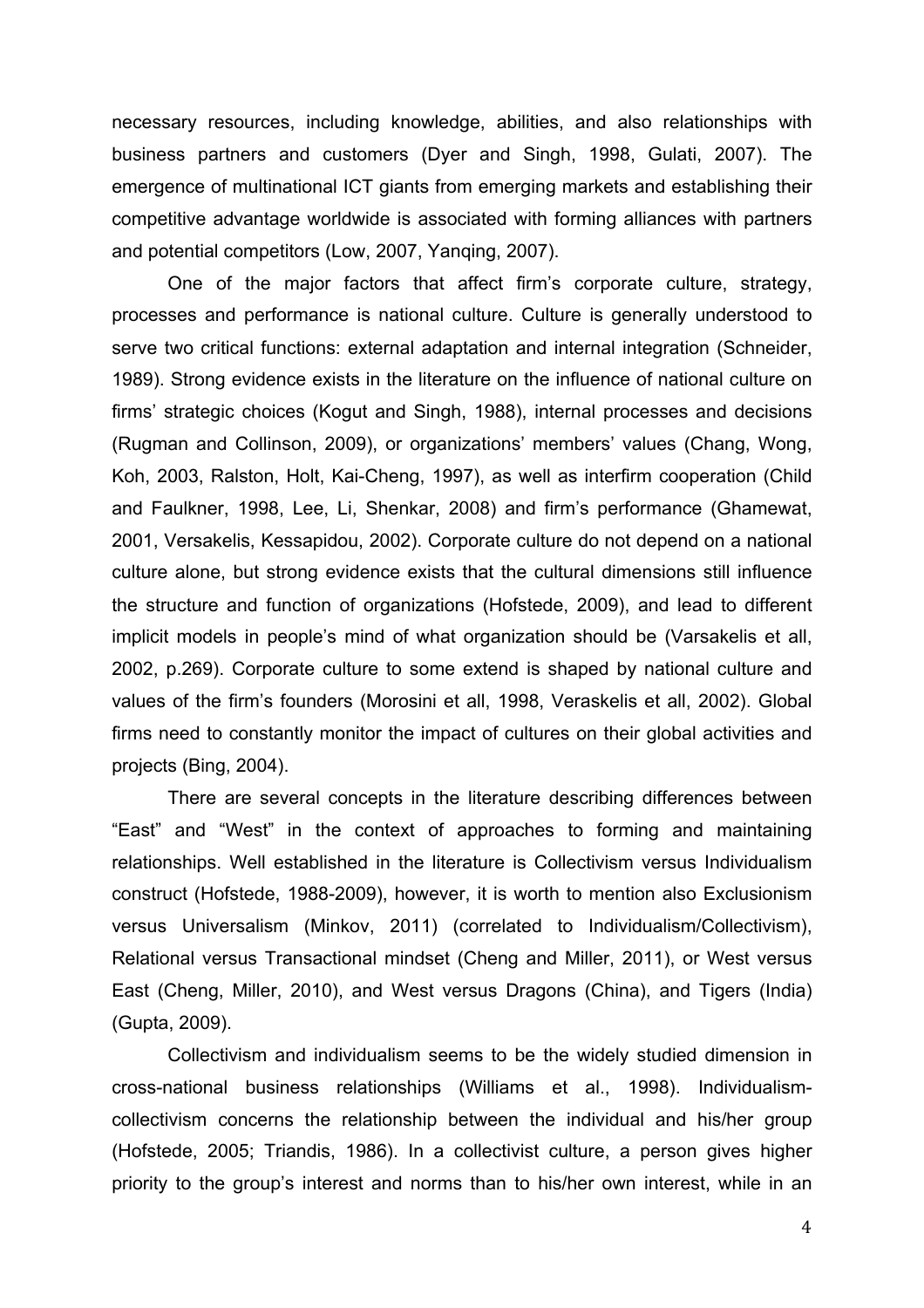individualistic culture, a partner pursues achieving their own interest and disregards others' welfare (Hofstede, 2005). Members of an individualistic culture, value individual freedom and interests, and endorse competition (Hsu, 1985). Eastern, relational mindset affects organization, leadership and strategy (Cheng, Miller, 2011). According to Kumar and Das (2011), individualism–collectivism may affect legitimacy dynamics in international alliances, during alliance formation stage, operation stage, and alliance outcome (Kumar, Das, 2011). The ability to collaborate, as well as ability to non-linear thinking (Vance et all, 2008), and the tendency of collectivist network to maintain harmony, even with dissimilar partners (Terawatanavong and Quazi, 2006) may be useful in forming relationships with different partners and creating culturally diverse alliances portfolios by firms from collective cultures. Thus, first hypothesis of this study has been formulated as follows:

*Hypothesis 1: The ratio of ties with cultural diversified allies in focal firms' alliance portfolios is positively associated with a level of collectivism characterizing the focal firm's culture of origin.* 

According to March (1991) types of firms' strategies accomplished within alliances with other companies are related to the strength of ties. Based on the strength and purpose of ties two groups of alliances have been distinguished in the literature: weak ties (exploration alliances) and strong ties (exploitation alliances).

Exploitation alliances often go beyond the short-term benefits by creating solutions to problems in the long term. In exploitation alliances firms were able to transfer quality and useful knowledge (Krackhardt, 1992). In such relationships only interested strategic partners (allies) who are valuable are directly connected with real, measurable commitment. Within this kind of relationship, partners learn about one another's organizations and become more dependent on their partners, building mutual, relational trust (Larson, 1992, Krackhardt, 1992, Kogut, 1988).

Exploration alliances are often preferred in order to gain access to the latest information and are connected with the possibility of "penetrating" the network of alliances. Exploration strategy is usually not associated with a relationship involving joint capital (Koza and Levin, 1998). This strategy allows for the research of new, uncertain, risky sectors, testing rules and strategic choices (Lant, Millken, and Batra,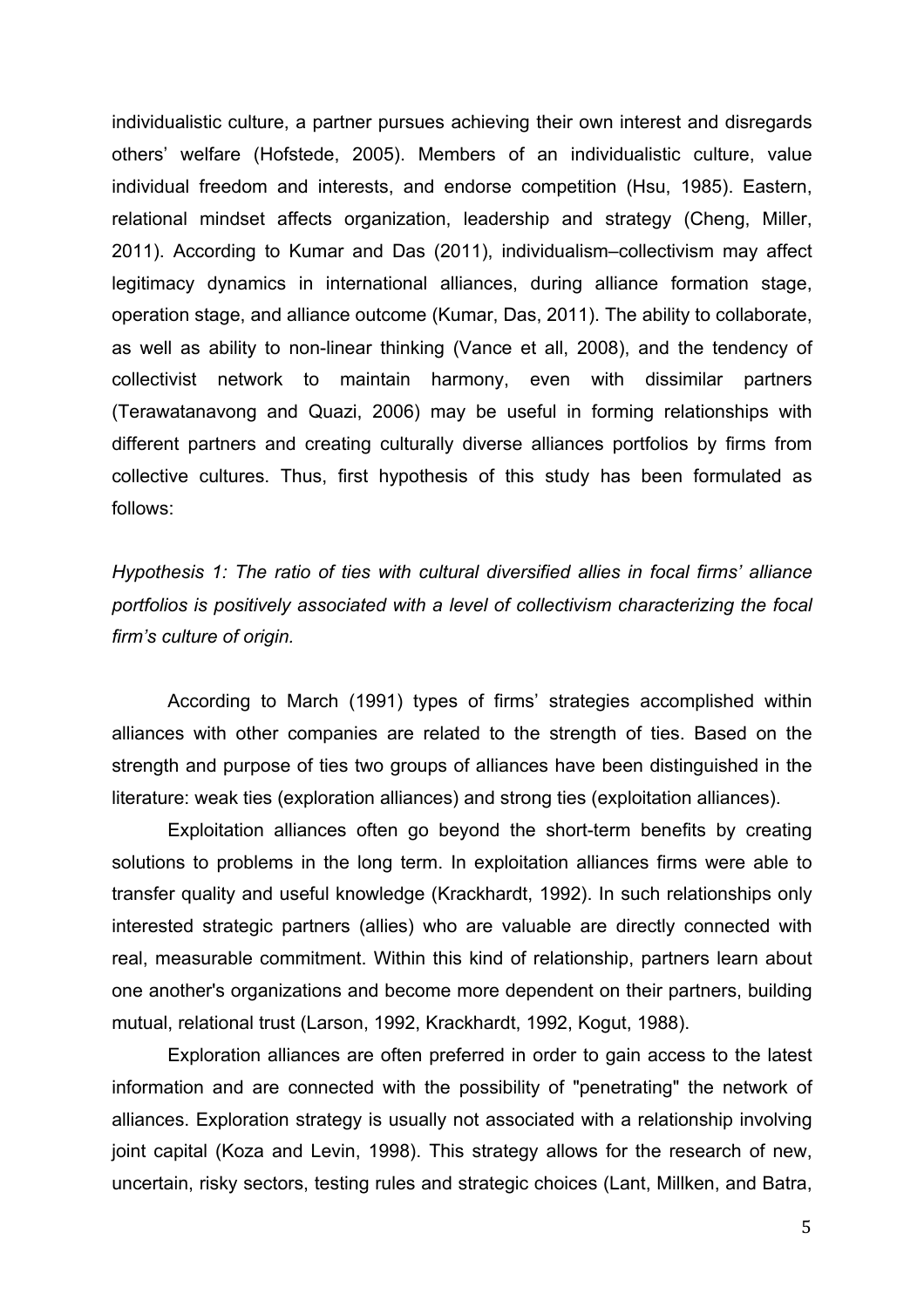1992). The essence of exploitation is to enhance and expand existing competencies, technologies, and paradigms (March, 1991).

Both types of ties can be useful to gain adequate resources. Some studies show that during the collaboration firms were able to acquire useful knowledge from their partners to develop relationships with other market players independently from the partner (Palakshappa and Gordon, 2007). Since exploitation alliances require mutual understanding, relational trust, building long-term cooperation with strong commitment, the cultural differences between "Eastern" and "Western" ICT players may be a significant barrier. Especially that effect of trust on interfirm cooperation is stronger in the collectivist culture than in the individualist culture (Terawatanavong, Quazi, 2006). According to Gitelson, Bing, and Laroche (2001) over 80 percent of mergers and acquisitions fail in terms of achieving the benefits for shareholders due to the cultural differences. However, "Eastern" giants can still get the access to other firms' resources by establishing weak (exploration) alliances. Therefore, I posit the second hypothesis as follows:

*Hypothesis 2: The explorative alliances ratio is positively associated with the level of collectivism of focal firm's culture of origin.* 

#### **Procedures for collecting data**

I choose all leading global ICT firms, based on SIC codes, press analysis and Industry reports (TBR, Ovum, Gartner, 2007-2009). Finally, the list of selected firms has been confirmed by Industry Experts. In order to ensure complete coverage of alliances the database of alliances has been created. The data were obtained from SDC Platinum Database. Following Anand and Khana (2000) and Lavie (2007), I compiled records of ties formed by each focal firm, then complemented and corrected the data by searching publicly announced alliances in press releases and corporate web sites of focal firms. In total, 10,247 alliances and 7,258 unique allies have been defined, from which only about 60% was reported in SDC Platinum. Prior to 2000, the US played a primary role in shaping the global ICT industry. After year 2000, the EU as well as the Asia and Pacific region has become increasingly relevant on the global scale (European Commission of Information Society and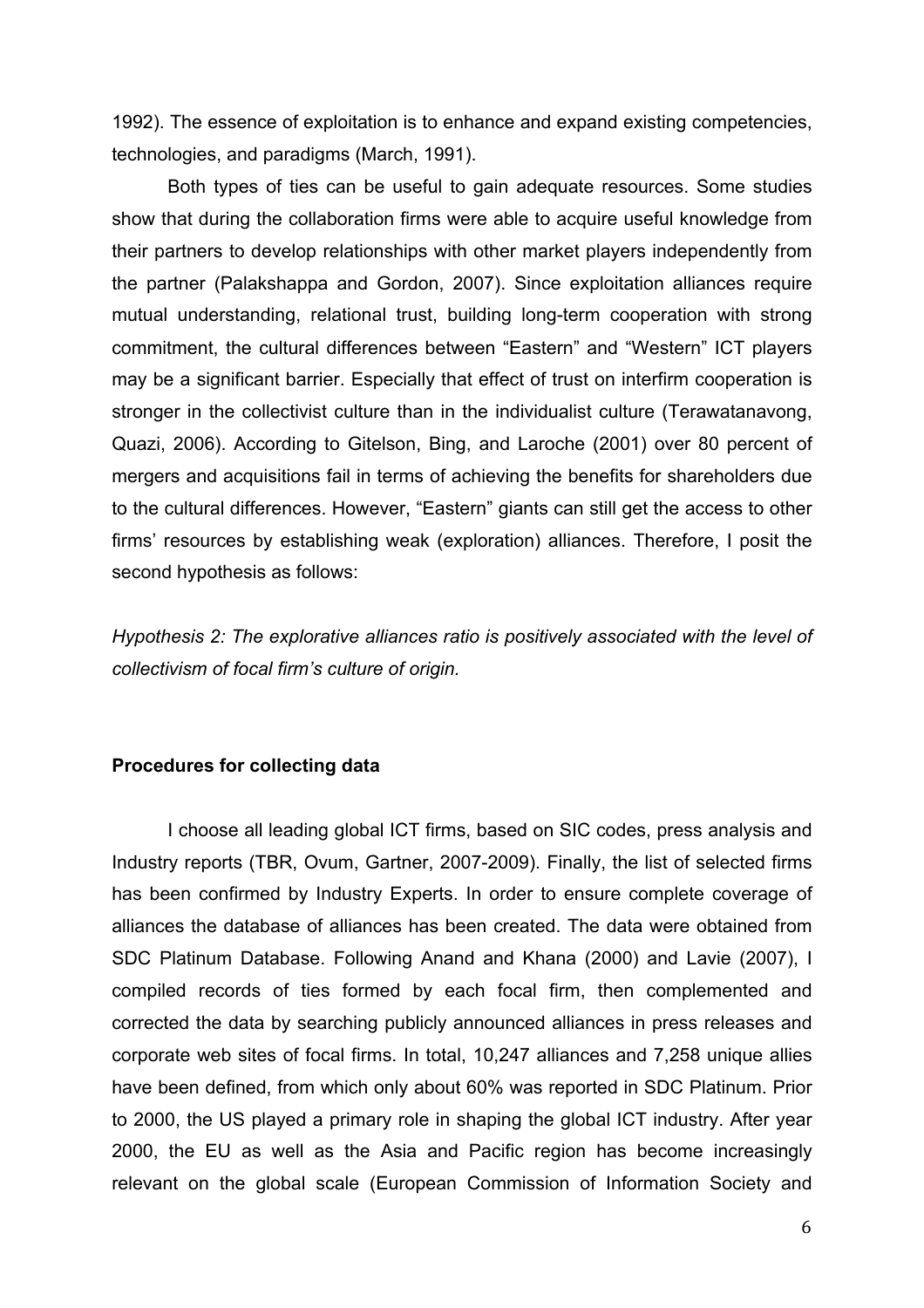Media, 2010). Thus, the alliance data for my analysis cover a 10-year time period, from 2000 until 2009. ). In the sample there are focal firms originated from USA (13), UK (2), France (4), Sweden (1), Canada (1), Finland (1), Korea (1), Japan (2), China (2), and India (3). For each focal firm and for each partner firm I coded additional data, namely, the alliance status, type of alliance, firm's name, firm's country of origin. Subsequently, for each country of origin I coded cultural dimensions obtained from Hofstede's model (Hofstede, 2009)<sup>1</sup>, namely individualism and collectivism, also related to relational and transactional perspective (Chen and Miller, 2011), and exclusionism/universalism (Hofstede, 2009, Minkov, 2011). For each alliance I coded the type of tie, based on the description of its status, purpose and scope (Contractor and Lorange, 1988). Following Lavie and Rosenkopf, (2006), Lavie (2007), and Yamakawa et al (2011), all identified alliances have been grouped into two categories: weak (exploration) ties (included marketing agreements, license agreements, selling, and service agreements) and strong (exploitation) ties (capital alliances, joint ventures, production joint ventures, R&D alliances, and multiple agreements with the same partner).

#### *Variables*

The dependent variable in this study is Culturally diverse alliances ratio. This is the measure of total share of partners in firm's alliance portfolio from different cultures then focal firm, opposite in terms of individualism/collectivism culture dimension (Hofstede, 2005, 2009).

*Culturally diversified alliances ratio = (Total number of alliances with partners originated from opposite cultures in term of individualism/collectivism index x100%) / Total number of alliances in alliance portfolio.*

The one of the explanatory variables in this study is *Collectivism index*. I used one of the cultural dimensions measured by individualism/collectivism index

<sup>1</sup> Nardon and Steers (2009) analyzed the five existing cultural dimensions models in literature, created by: Hofstede (2001), Hall (1990), Trompenaars (1998), Shwartz (1994) and also GLOBE project, the study conducted by House, Hanges, Javidan, Dorfman and Gupta (2004) concluding that all existing models serve to amplify, clarify the Hofstede's five dimensions model. According to Peng (2005) and also Nardon and Steers (2009) the Hofstede's model of national culture dimensions is still the most influential.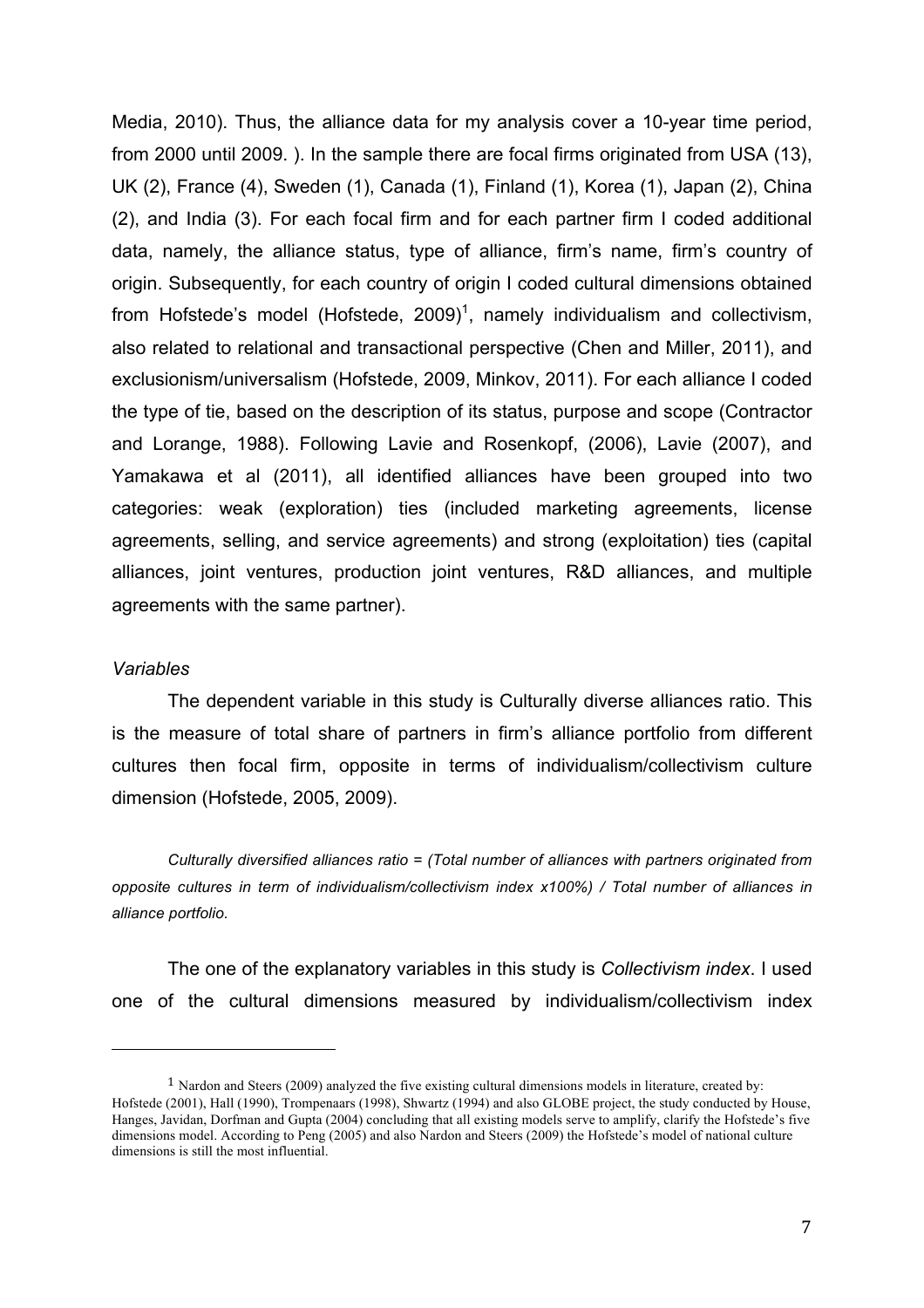identified for each focal firm, obtained from Hofstede's model of cultural dimensions (Hofstede, 2009) for each focal firm and for each partner firm based on their country of origin. For each partner firm I coded the level of collectivism, taking collective countries as characterized by individualism index up to 50 and individualistic countries as countries with individualism index above 50 (Hofstede, 1980).

Second explanatory variable in this study is the *Exploration alliances ratio*. I used a ratio, as the total number of exploration alliances over the total number of alliances in focal firm's alliance portfolio.

*Explorative alliances ratio = (Total number of exploration alliances x100%)/ Total number of alliances in focal firm's alliance portfolio.* 

## *Controls*

The study is focused on leading (in term of size, significance due to the industry reports and industry experts, and SIC qualification) global ICT vendors. However, the size of the firm is normally used in an empirical estimations assuming that it affects profitability due to economies of scale. I used *Firm size* variable by taking the logarithm of the focal firm's employees in a given year. I controlled also *Firm age* (taking into account that well-established firms originated from mature economies usually were incorporated earlier then global players from emerging markets) measured by subtracting the year the firm was incorporated from the alliance contraction year; the numbers of year the firm had been in operation. I controlled *Alliance portfolio size* calculating the logarithm of the total number of alliances in focal firm's alliance portfolio. I controlled the *inter-industry variation* (by using four-digit SIC codes).

#### **Results**

I reported descriptive statistics (means, standard deviations), and correlations of the variables in Table 1.

Table 1. Descriptive statistics and correlation matrix.

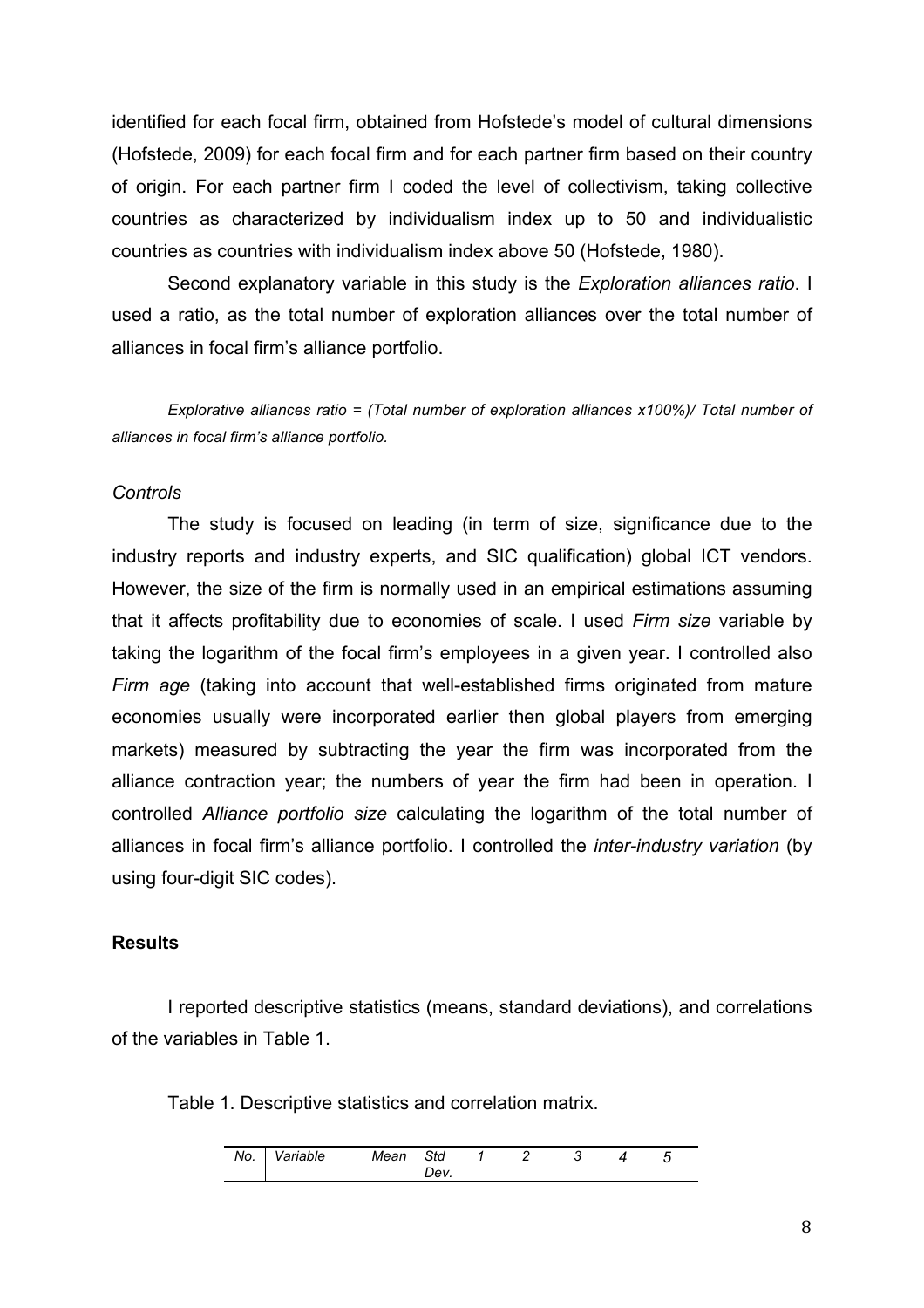| 1                       | Portfolio size | 2,004 | 0.65  |      |         |      |      |      |
|-------------------------|----------------|-------|-------|------|---------|------|------|------|
|                         | Firm age       | 41,03 | 33,47 | 0.53 |         |      |      |      |
| $\frac{2}{3}$           | Firm size      | 4,8   | 0,45  | 0.65 | 0,37    |      |      |      |
| $\overline{\mathbf{4}}$ | Collectivism   | 33,03 | 25,43 |      | $-0.01$ | 0.34 |      |      |
|                         | index          |       |       | 0.06 |         |      |      |      |
| 5                       | Culturally     | 40,21 | 26,75 | -    |         | 0,22 | 0.71 |      |
|                         | diversified    |       |       | 0.04 | 0.005   |      |      |      |
|                         | alliances      |       |       |      |         |      |      |      |
|                         | ratio          |       |       |      |         |      |      |      |
| 6                       | Explorative    | 65,18 | 19,65 |      | 0,05    | 0.02 | 0.64 | 0.27 |
|                         | alliances      |       |       | 0,07 |         |      |      |      |
|                         | ratio          |       |       |      |         |      |      |      |
| $N = 300$               |                |       |       |      |         |      |      |      |
|                         |                |       |       |      |         |      |      |      |

Observed modest overall level of correlation indicates that there is no threat of multicollinearity in this study. However, in order to avoid potential multicollinearity in my estimations, I did not include all variables in the same regression. I entered the variables sequentially. Firstly, I provided control variables. Secondly, I provided direct effects. Finally, the additional variable was provided to the regression. Missing values were treated with case deletion. The regression model shows very good adjustment; the explanatory power of the full model (Model 3) reached 77 percent.

| Variables                                              | Model 1        | Model 2           | Model3           |  |
|--------------------------------------------------------|----------------|-------------------|------------------|--|
| <b>Controls</b>                                        |                |                   |                  |  |
| Firm size                                              | 0,43(1,77)     | $-0,06(-0,28)$    | $-0,15(-0,76)$   |  |
| Firm age                                               | 0,00(0,03)     | $-0.001(0,008)$   | $-0,03(-0,25)$   |  |
| Portfolio size                                         | $-0,32(-1,22)$ | 0,05(0,23)        | 0,14(0,69)       |  |
| <b>Main variables</b>                                  |                |                   |                  |  |
| Collectivism index                                     |                | $0,74$ (4,56) *** | $0,83(5,33)***$  |  |
| alliances<br>Explorative<br>ratio                      |                |                   | $0,30(2,22)^{*}$ |  |
| <b>Number</b><br>οf<br>observations<br>(year-<br>firm) | 292            | 292               | 292              |  |
| Adj. R <sup>^2</sup>                                   | 0,33           | 0,71              | 0,77             |  |
| F - statistic                                          | 1,08           | 6,63***           | $7,21***$        |  |

Table 2. Regression models for Culturally diverse alliances ratio.

t-

statistics in parantheses. Dependent variable: Culturally diverse alliances ratio. Note: Missing values were treated with case deletion.

\*\*\* p<0.001

\*\* p<0.01

 $*$  p < 0.05

I report the findings in Table 2. Hypothesis 1 examines the effect of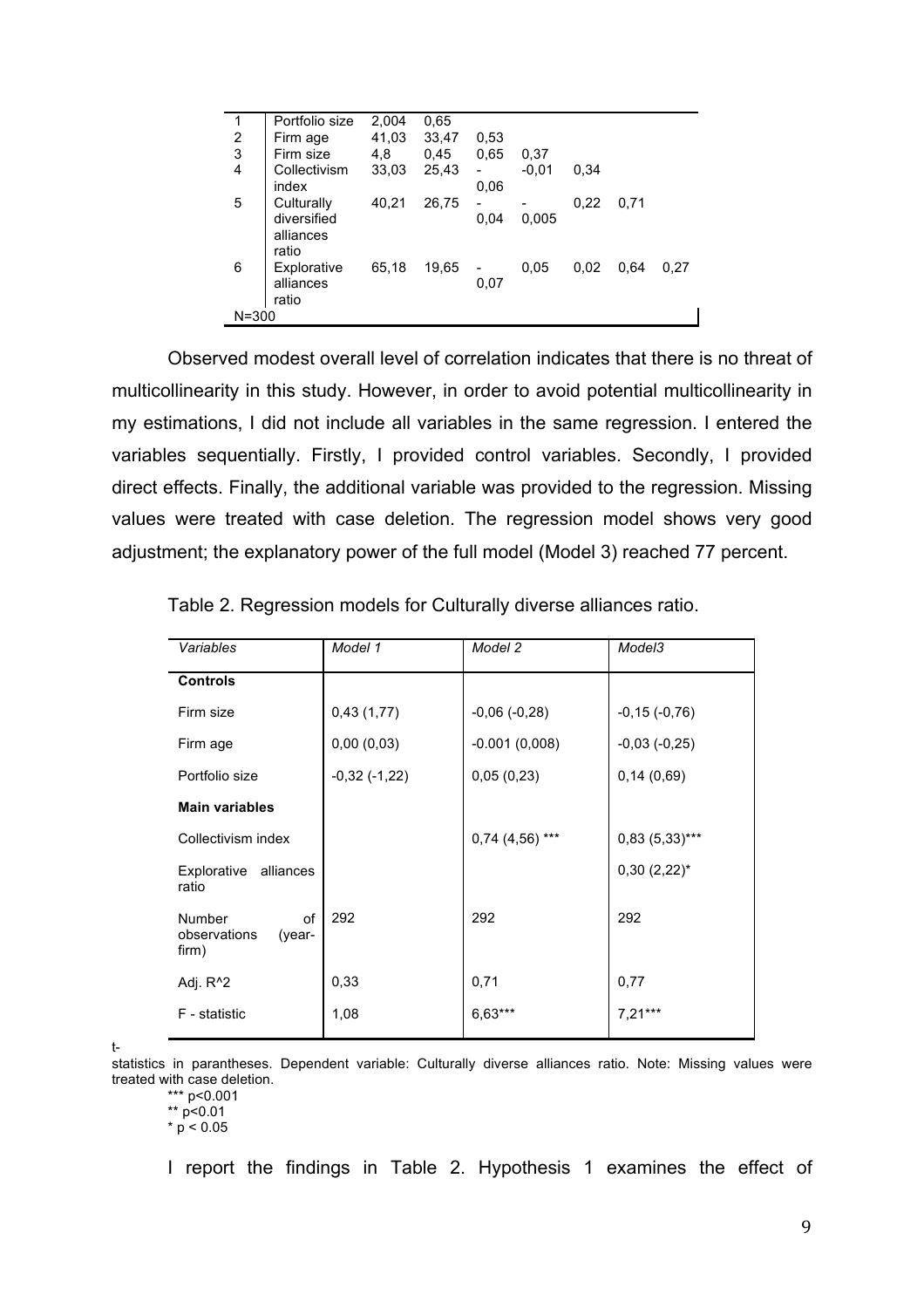collectivism index on ratio of culturally diverse allies in firm's alliance portfolio. I find that culturally diverse alliances ratio is strongly, statistically significant, positively assiociated with collectivism index of focal firm's culture of origin (β =0,74, p < 0,001), which suggest that – the proportion of culturally different partners in firm's alliance portfolio increases with increase of the collectivism index of firm's country of origin. Thus, Hypothesis 1 is supported. The result of full model (Model 3) indicates, that the effect intensifies with providing of additional explanatory variable, explorative alliances ratio ( $\beta$  = 0,83,  $p$  < 0.001). Hypothesis 2 investigates the correlation of explorative (weak) alliances ratio and collectivism index. In support of Hypothesis 2, the explorative alliances ratio is positively related to collectivism index of the focal firms ( $\beta$ = 0,30, p < 0.05).

Results suggest, that the ICT firms from "Eastern", collective cultures create alliances with broader spectrum of partners, including partners from different, opposite, individualistic (by Hofstede, 2005) or transactional (by Chen and Miller, 2011) cultures. "Western", individualistic ICT firms have significantly more similar, individualistic partners in their alliance portfolios. "Eastern" ICT firms tend to form more weak, explorative alliances with their partners.

In order to illustrate the results I choose two different firms in terms of cultural characteristics. Those are direct competitors, one from France<sup>2</sup> (Alcatel - Lucent, individualism index of country of origin = 65), and one from China (Huawei, with individualism index = 10). The increase of alliances number in an analyzed period of time I noticed in case of Huawei 1160 percent and Alcatel-Lucent 52 percent. Alcatel Lucent was founded as Alcatel in 1898, and merged with Lucent Technologies in 2006. Currently, its one of the leading vendors in ICT Industry with revenue 15,99 billion EUR, employing 79,800 people. Huawei was incorporated in 1988 in China, and is the most well-established Asian global vendor with revenue 22,03 billion EUR and 110,000 employees (KPMG, 2010). Currently, both firms compete in the global ICT Industry, trying to take the position of a business partner for their customers in this fast-growing market sector (Low, 2007, TBR, 2009).

The ratio of alliances with culturally diverse partners in case of Huawei is 65 percent, while in Alcatel-Lucent's portfolio only 31,46 percent (year 2009). Figure 2 shows the the major allies' countries of origin.

<sup>2</sup> Alcatel's country of origin is France, however Alcatel has merged with Lucent Technologies from Germany in 2006.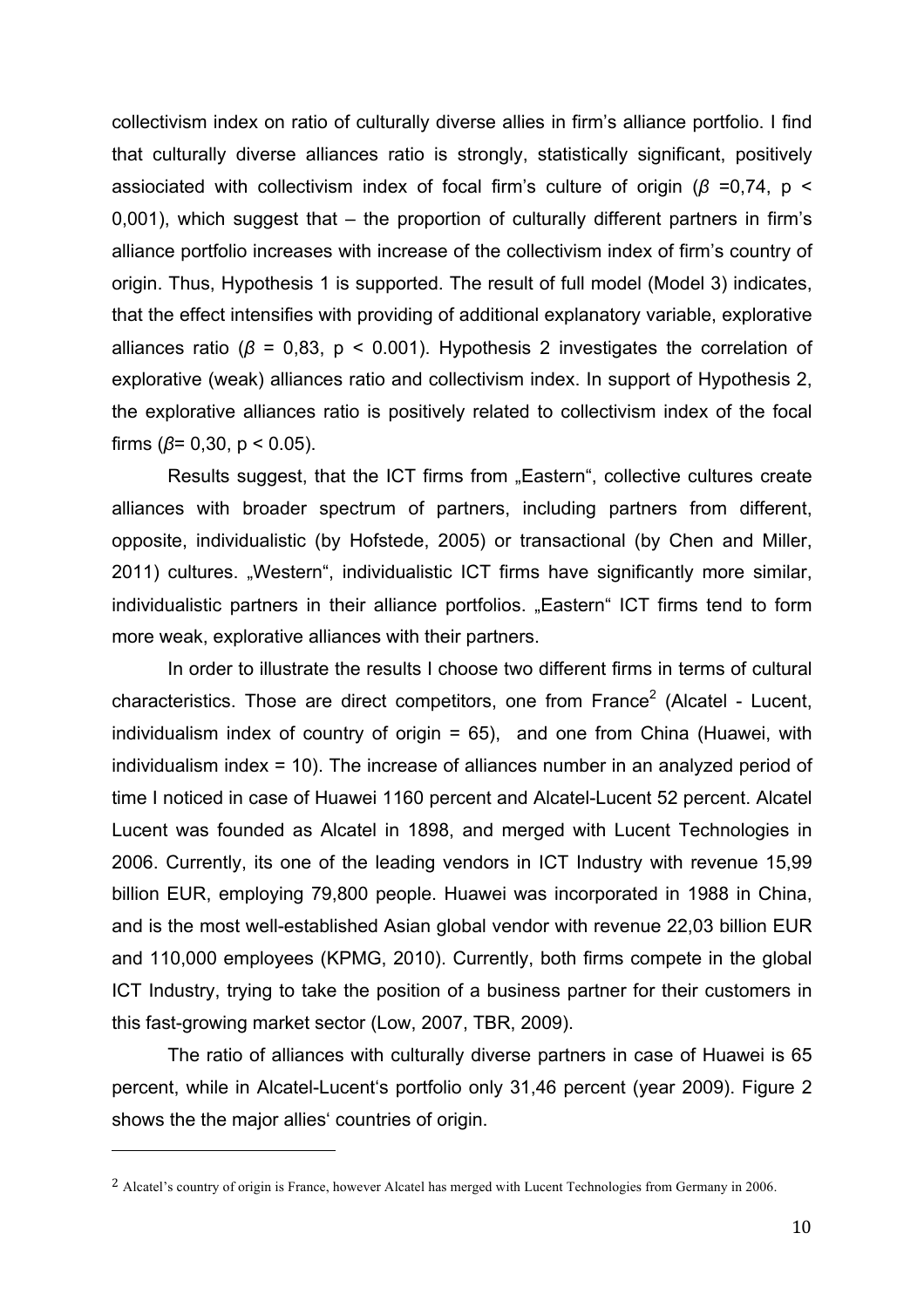Figure 2. Alliance portfolios of Huawei and Alcatel-Lucent: major allies' countries of origin (2009). $^3$ 



## **Conclusions**

Emerging Asian ICT global giants from collective cultures seem to cooperate with more "Western", individualistic partners, forming often weak, explorative alliances, while "Western" global ICT players are more likely to cooperate with allies from similar, individualistic cultures.

It is worth to admit, that one of the reasons of such situation may be the fact, that global ICT firms from emerging ecomonies like China or India have limited number of potential allies originated from similar, collective cultures on the global market. However, the age of firms (control variable in this study) proved to have no significant meaning. Results suggest that Asian (including Chinese and Indian) global ICT players are willing to cooperate with more diverse partners from different cultures, using their abilities to collaborate, maintain harmony within the relationships and networks, explore end acquire the necessary resources to compete in a global scale.

Certain emerging Asian firms have developed their position in other emerging markets firstly, because of various barriers that have prevented them from

<sup>3</sup> The circles' size indicates the number of allies.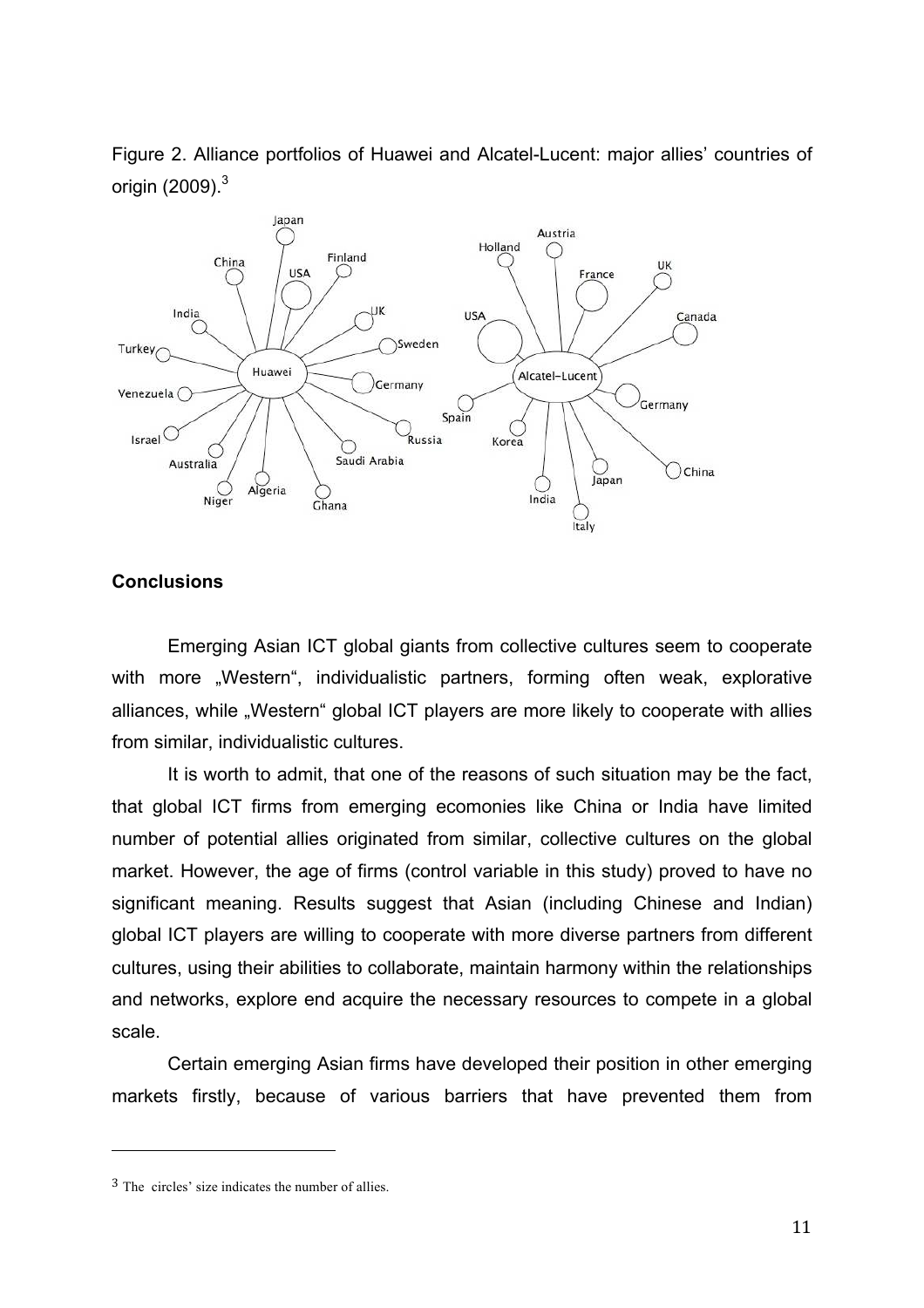developing in mature economies. Only after building a stronger reputation and forming numerous alliances they were able to expand to the mature markets (Low, 2007). The fact that the firms were practically forced to cooperate with diverse partners to build the competitive advantage globally, is an additional factor influencing the abillities to build and maintain cullturally diverse alliances. Possibly this way of development also might have an impact on building skills necessary to acquire and use of "network resources" effectively (Gulati, 2007). As a result, currently Asian emerging global players may have a certain advantage in terms of competing through cooperating in multinational, cross-cultural markets. Moreover, taking into account the results of several studies (e.g. Green at al, 2005, Bond at al, 2004), showing that there is a significant, negative correlation between individualism level and competitiveness (approval of competition), the cooperation strategies of Asian firms might have a major meaning for their competitive advantage developing.

As observed in the case of alliance portfolios of two presented ICT vendors, one from emerging Asian market, China (Huawei) and one from Europe, France (Alcatel-Lucent), there are significant differences in the choice of allies. The "Eastern" emerging giant Huawei has in its alliance portfolio more then 65 percent of partners originated from different countries and cultures, involving firms both from emerging and mature markets. "Western" Alcatel-Lucent has focused on alliances with firms from similar, mature, and individualistic countries, having only over 31 percent culturally different partners. Both firms have declared global expansion into each market for over last ten years (based on the analyzed secondary data, e.g. reports, interviews with executives, and corporate websites). As a result, from among these two cases, currently Chinese firm has built a much more culturally diverse alliances portfolio as well as strong market presence in almost each country of origin of the allies.

Since there are currently a few global Asian ICT players from India and China, which is the reason why the number of "Western" firms dominates the total sample, and the ICT Industry is one of the fastest growing and rapidly changing sector, the research should be repeated and the development of cooperation strategies of firms from different cultures should be observed in a longer term.

#### **International and managerial implications**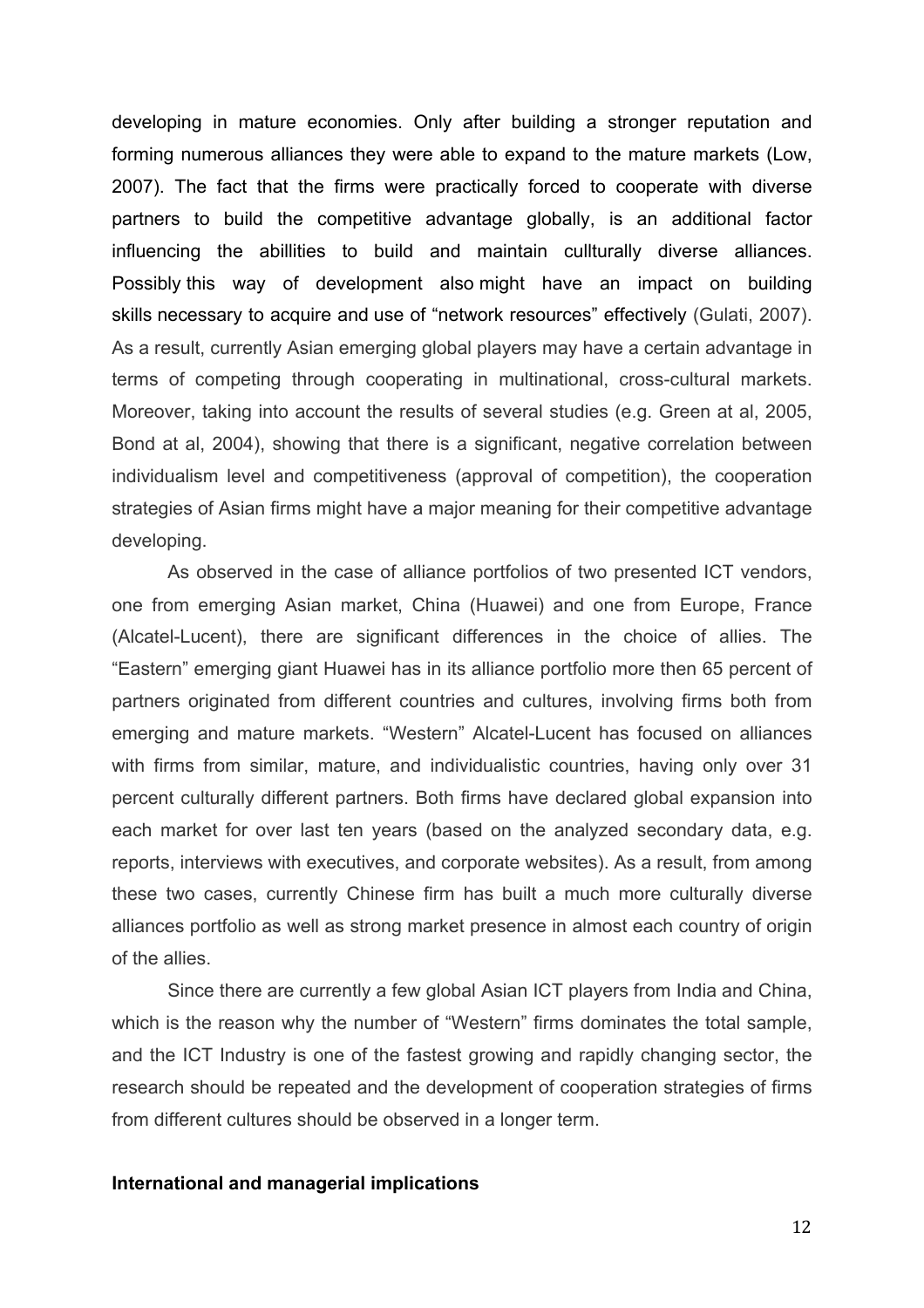According to Gupta (2009) and Khanna (2010) the emergence of global leaders from China and India is taking place at a much faster then was the case with their predecessors from Japan and South Korea (Gupta, 2009, pp.151). Emerging Asian global ICT players seem to learn from their culture and experiences of their Japanese and Korean predecessors, but also from Western, individualistic "Aliens", cooperating and competing with them. China and India are changing the rules of the global game, having a transformational effect on competitive advantage (Gupta, 2009). Knowing and understanding of differences in alliance strategies of global giants originated from different countries and cultures seem to be crucial challenge facing researchers in Strategic Management and International Management field. Scholars need to undertake studies to investigate various performance implications of different cooperative strategies and considerate the impact of cultural factors on it. Future empirical research may also examine how organizational level factors as managerial decisions, processes and structures affect cooperation strategies and what is an influence of cultures on those characteristics. I hope this study will set the stage for further empirical research relating to both alliances portfolio and cultural dimensions, incorporating additional existing cultural concepts and approaches, e.g. cultural distance (Ghamewat, 2010).

The partnering in a current business environment is one of the most effective ways to acquire necessary firm's resources. From managerial perspective, creating and managing of alliance portfolio effectively has become one of the most important tasks. At least three key concerns that managers need to address are: how to form and manage alliance portfolio in a global scale, what is the impact of culture of origin on the cooperation strategies, as well as on organizational processes, and what are cooperative and competitive strategies of their global rivals from different cultures.

## **References**

1. Anand B., Khanna T. (2000). Do firms learn to create value? The case of alliances. *Strategic Management Journal*, 21: 295–315.

2. Bond M., et al. (2004). Culture-level dimensions of social axioms and their correlates across 41 cultures. Journal of Cross-Cultural Psychology 35(5): 548-570. 3. Chang, W.C., Wong, W.K. and Koh, J.B.K. 2003. Chinese values in Singapore: traditional and modern. *Asian Journal of Social Psychology* 6: 5–29.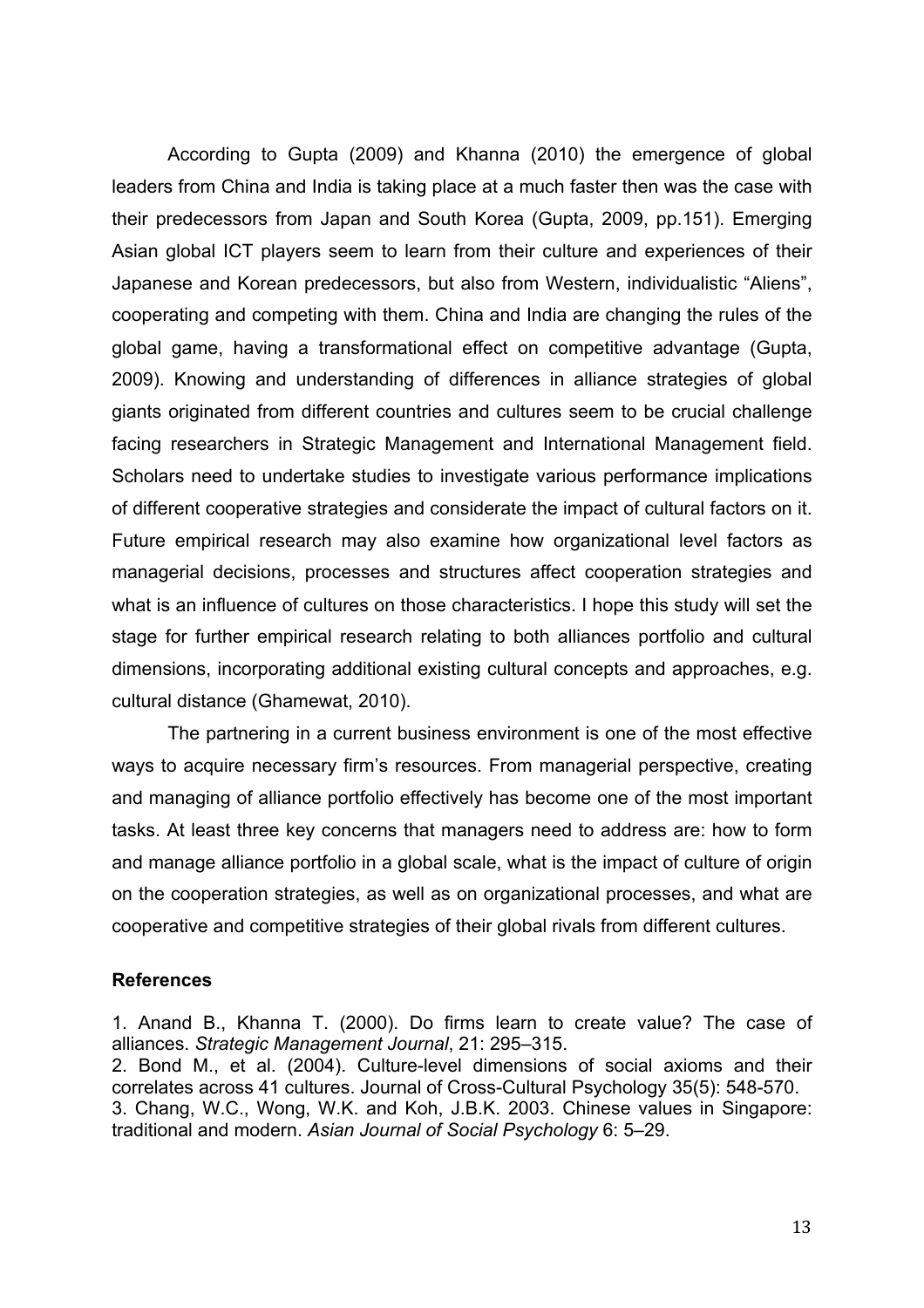4. Chen M., Miller D. (2011). The Relational Perspective as a Business Mindset: Managerial Implications for East and West. *Academy of Management Perspectives*. August 2011.

5. Chen, M. J., & Miller, D. (2010). West meets East: Toward an ambicultural approach to management. *Academy of Management Perspectives, 24,* 17–24.

6. Child J., Faulkner D. 1998. *Strategies of cooperation: Managing alliances, networks, and joint ventures.* Oxford University Press, Oxford and New York.

7. Contractor F.J., Lorange P. 1988. *Cooperative Strategies in International Business*, Lexington Books, Lexington, MA.

8. Dyer J.H., Singh H. (1998). The relational view: cooperative strategy and source of Interorganizational competitive advantage. *Academy of Management Review* 23(4): 660-79.

9. Ghamewat P. 2001. Distance Still Maters. The Hard Reality of Global Expansion. *Harvard Business Review,* September 2001.

10. Gitelson G, Bing J.W., Laroche L. 2001. *The Impact of Culture on Mergers & Acquisition.*, CMA Management, March 2001. Available at: http://www.itapintl.com.

11. Golonka M. (2011). *Cultural Factors and Interfirm Ties in the Global Sectors. Empirical Perspective,* Gdansk Business School Publications, Vol. 12, pp. 5-23.

12. Green E.G.T., et al. (2005). Variation of individualism and collectivism within and between 20 countries. *Journal of Criss-Cultural Psychology* 36(3): 321-339.

13. Gulati R. (2007). *Managing network resources.* Oxford university Press, Oxford.

14. Gupta A., Wang H. (2009). *Getting China and India Right*. Wiley, USA

15. Hofstede G. (2009). *Dimensionalizing Cultures: The Hofstede Model in Context*. Online Readings in Psychology and Culture Unit 17.

16. Hofstede G. (2005). *Cultures and Organizations: Software of the Mind* (2nd ed.). McGraw Hill, New York.

17. Hsu, F.L.K. (1985). *Americans and Chinese: Passage to Differences,* U.P., Hawaii.

18. Kogut B., Singh H. 1988. The effect of national culture on the choice of entry mode. *Journal of International Business Studies* 19: 411-32.

19. Koza M.P., Lewin A.Y. 1998. The Co-evolution of Strategic Alliances. *Organization Science* 9: 255-264.

20. Khanna T., Palepu K.G. (2010). *Winning in Emerging Markets. A Road Map for Strategy and Execution.* Harvard Bisness Press. USA.

21. Krackhardt D. 1992. *The strength of strong ties: The importance of philos in organizations'*. Harvard Business School Press, Boston, MA, 216–239.

22. Kumar R., Das T.K. (2011). National culture and legitimacy in international alliances. *Strategic Alliances in Globalizing World*, 243-161.

23. Lant T et al. (1992). The role of managerial learning and interpretation in strategic persistence and reorientation. *Strategic Management Journal* 13(8): 585– 608.

24. Larson A. 1992. Network dyads in entrepreneurial settings: A study of the governance of exchange processes. *Administrative Science Quarterly* 37: 76–104.

25. Lavie D. 2006. The competitive advantage of interconnected firms: an extension of the resource-based view. *Academy of Management Review* 31(3): 638–658.

26. Lavie D. 2007. Alliance Portfolios and Firm Performance: A Study of Value Creation and Appropriation in the U.S. Software Industry. *Strategic Management Journal* 28: 1187–1212.

27. Lee S., Li J., Shenkar O. (2008). Cultural Distance, Investment Flow, And Control in Cross-Border Cooperation. *Strategic Management Journal* 29: 1117-1125.